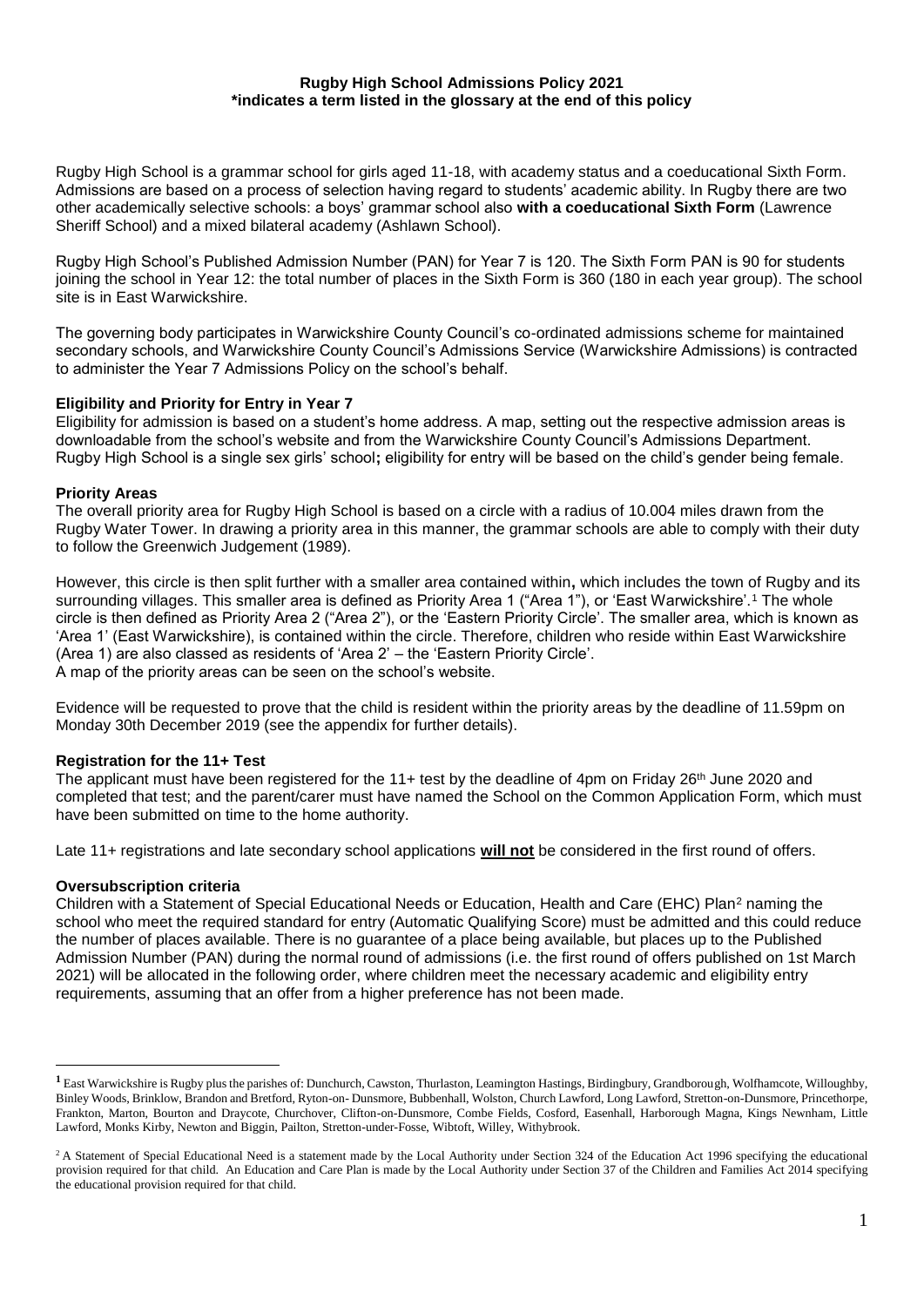## **Categories 1 - 6 below relate to children whose 11+ registrations and secondary school applications have been received on time.**

# **Category 1**

Looked-After and all previously Looked-After Children<sup>2</sup> who achieve the automatic qualifying score for this school for this particular year of entry or a mark above it, or a mark up to 15 marks below it.

# **Category 2**

Children who live in the priority areas, who qualify for the Pupil Premium via eligibility for Free School Meals<sup>43</sup>who achieve the automatic qualifying score for this school for this particular year of entry or a mark above it, or a mark up to 15 marks below it. Up to 20 places will be offered in this category (including any re-offers which are made from the waiting list from this category after 1<sup>st</sup> March 2021).

Warwickshire Admissions will require, on behalf of the School, evidence of Pupil Premium eligibility and the School reserves the right to withdraw the offer of a place if the offer has been made on the basis of an incorrect, fraudulent or misleading application.

## **Category 3**

Children who live in Area 1 – East Warwickshire, who achieve the automatic qualifying score or above for this school, for this particular year of entry. Up to 50 places will be offered in this category.

### **Category 4**

Children who live in Area 2 – Eastern Priority Circle, who achieve the automatic qualifying score or above for this school, for this particular year of entry. [The Phrase 'Up to 50 places will be offered in this category.' Has been deleted.]

### **Category 5**

Children living inside or outside of the priority areas who achieve the automatic qualifying score or above for this school, for this particular year of entry.

### **Category 6**

Children living inside or outside of the priority areas who score below the automatic qualifying score, but above the minimum score for the waiting list for this school, for this particular year of entry.

Within all criteria first priority is given to those achieving the highest score in the entrance test. In the case of a tied score priority will be given to children who were in receipt of the Pupil Premium at the date of registering to sit the entrance test. Where there is a further need to split any category or group of children, places will be offered in accordance with distance between the child's home and school (shortest distance = highest priority). Distance will be calculated by the straight line measurement from the address point coordinate of the applicant's home address (as set by Ordinance Survey) to the centre point ("centroid") of the school (located at the centre of the doorway to the Headmaster's Office). (All distances are subject to changes which may occur with updates of mapping data). This applies equally to those living inside and outside the County's boundary. Where there is a further need to split any category places will be offered by random allocation, i.e. allocated using a computerised random number generator. This process will be carried out by Warwickshire Admissions on behalf of the school, in the presence of a witness from Legal Services who is independent of the school and the admissions process.

## **The Entrance Test**

#### **Introduction**

1

<sup>&</sup>lt;sup>3</sup>A Looked-After Child is one who is in the care of the Local Authority, as defined by section 22(1) of the Children Act 1989. A Previously Looked-After Child a child who immediately after being looked-after became subject to an adoption, child arrangements or special guardianship order. This includes children who were adopted under the Adoptions Act 1976 (Section 12) and those adopted under the Adoption and Children Act 2002 (Section 46). Child arrangements orders are defined in Section 8 of the Children Act 1989, as amended by Section 12 of the Children and Families Act 2014. Special guardianship orders are defined in Section 14A of the Children Act 1989.

<sup>&</sup>lt;sup>3</sup>A 'looked after child' or a child who was previously looked after but immediately after being looked after became subject to an adoption, child arrangements, *or special guardianship order including those who appear [to the admission authority] to have been in state care outside of England and ceased to be in state*  care as a result of being adopted. A looked after child is a child who is (a) in the care of a local authority, or (b) being provided with accommodation by a local *authority in the exercise of their social services functions (see the definition in Section 22(1) of the Children Act 1989).* A previously looked after child is a child who was looked after but immediately after being looked after became subject to an adoption, child arrangements, or special guardianship order including those who appear [to the admission authority] to have been in state care outside of England and ceased to be in state care as a result of being adopted.] Children attracting the Pupil Premium via Free School Meals are those who have been registered for free school meals at any point in the six years prior to the closing date for test registration (Friday  $26<sup>th</sup>$  June 2020). See Admissions Code (2014) section 1.39A.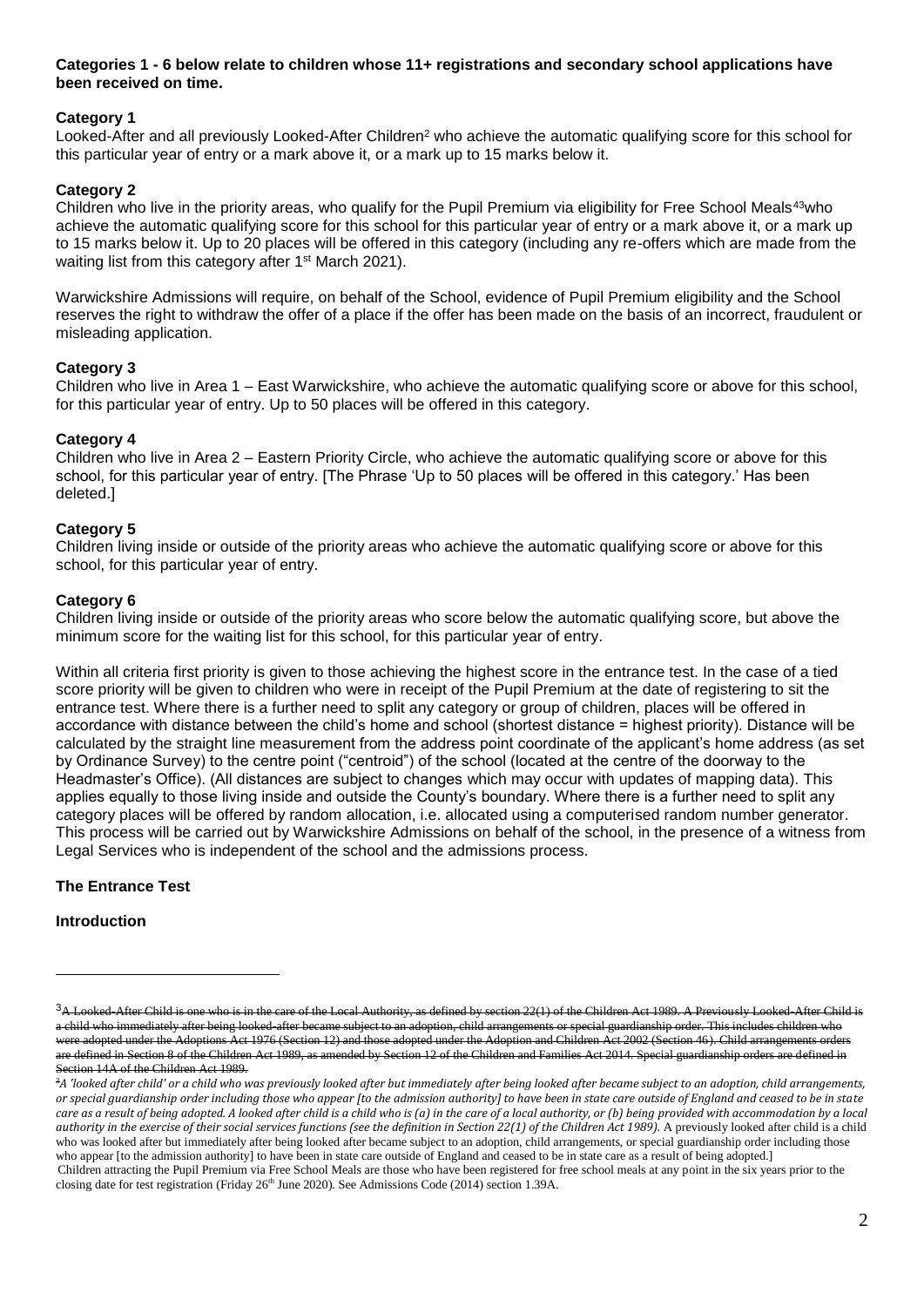Admission to this school will be determined by the school's oversubscription criteria and a child's performance in the Entrance Test (sometimes referred to as 'the 11+' or the 'selection test').

### **Consortium of Grammar Schools**

This school is part of a consortium of schools using a common admissions test in early September 2020 for entry to Year 7 in September 2021. The consortium includes this school, the five other Grammar Schools in Warwickshire (including Ashlawn which as a bilateral school offers selective and non-selective places), and the eight Grammar Schools in Birmingham (these are individual schools but for the purposes of the entrance test are collectively known as 'The Grammar Schools in Birmingham').

Warwickshire County Council's Admissions Service (Warwickshire Admissions) operates the Entrance Test along with The Grammar Schools in Birmingham.

Some parents may be considering listing Grammar Schools in Warwickshire and Birmingham on their Common Application Form (CAF). As admission to these schools will be determined by the same test, on the same day, it is not possible for students to sit the test more than once. **If it is discovered a student has sat the test more than once, the score from the earliest test will be used. Parents should be aware that in such situations the application may be considered fraudulent or intentionally misleading and where a place has been offered it may be withdrawn.**

Parents whose children sit the test in Warwickshire may request that their raw score is shared with The Grammar Schools in Birmingham. This can be done as part of the registration process. **Parents should only request this if they are considering applying for a place in a Birmingham Grammar School.** 

Parents whose children sit the test in Birmingham may request that their raw score is shared with Warwickshire Admissions. This can be done as part of the registration process. **Parents should only request this if they are considering applying for a place in a Warwickshire Grammar School (including a selective place at Ashlawn School).**

In either of these cases parents will receive two sets of results. One set of results will be received from Warwickshire Admissions. A further set of results will be received from The Grammar Schools in Birmingham.

Where a parent indicates after the registration closing date of 11.59pm on Friday 26<sup>th</sup> June 2020 that they wish their child's test score to be shared with either Warwickshire Admissions or The Grammar Schools of Birmingham, their registration will be considered late for the region that they wish their results to be shared with.

#### **Registering for the test**

Parents living in Warwickshire **must** register for the test with Warwickshire Admissions. Parents living in Birmingham **must** register for the test with The Grammar Schools in Birmingham. Parents living in other authorities should register for the test in the region in which they would most like their child to attend a school e.g. if you live in Northamptonshire and want your child to attend a grammar school in Warwickshire, you should register your child with Warwickshire to sit the test in Warwickshire.

Parents will be able to register for the test from **5th May 2020**. It is recommended that parents do this on-line. Paper copies of the registration form will also be available from Warwickshire Admissions or The Grammar Schools in Birmingham. If you are posting a registration form you are strongly advised to take steps to ensure your form is received prior to the deadline, such as recorded delivery. Please ensure that any recorded delivery receipt has the postcode printed electronically on it.

**Parents should be aware that registering for the 11+ test is not the same as applying for a school place- see the section 'Applications for a School Place'. Parents must submit an application for a place to their home local authority by 31st October 2020. Failure to do so will mean your application is considered late, even if your 11+ registration was submitted on time.**

The closing date for registrations is **11.59pm on Friday 26th June 2020**. All registrations will be acknowledged. If you do not receive an acknowledgement by post within 14 working days you should contact either Warwickshire Admissions or The Grammar Schools in Birmingham (depending to whom you originally submitted your registration form).

Details of test venue will be sent to parents by Warwickshire Admissions by Monday 17<sup>th</sup> August 2020 onwards. This will include a "fit and well" sheet which must be brought to the test session with a photograph of the child sitting the test. This photograph must be signed and dated by the Headteacher of your child's school or, if your child is home educated, by a responsible person drawn from the range of professions acceptable for passport identification purposes. Warwickshire Admissions reserves the right to contact your child's school (or the person who has verified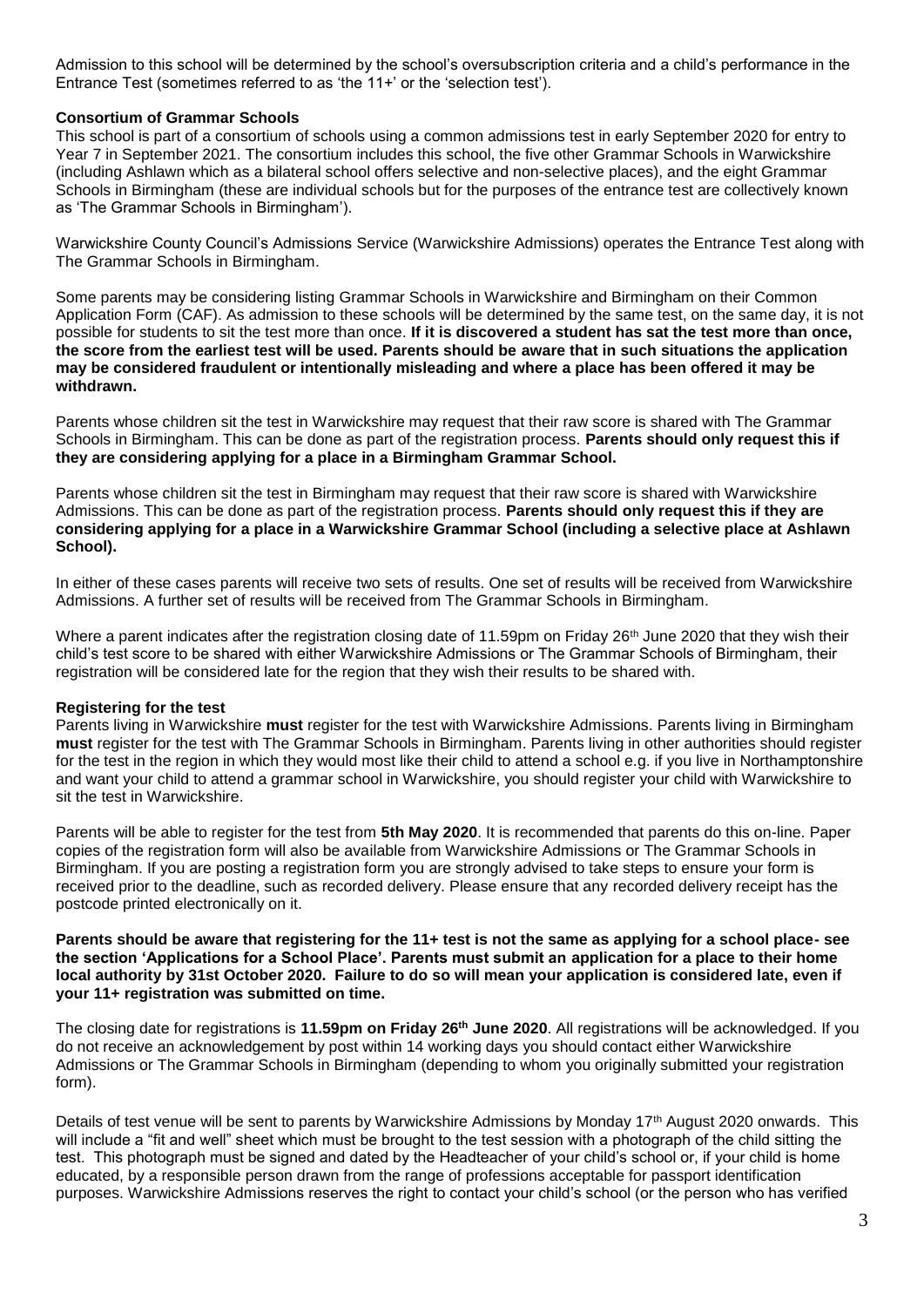your child's identity) and to share the photograph with them for the purpose of establishing proof of identity as part of the entrance test process.

If your form is received prior to the closing date but is not fully completed it will be considered as late. If your registration form is received after the closing date it will be considered as late. If your child is sitting a test in a Warwickshire venue and you arrive at the venue without a photograph of your child which is signed and dated by the headteacher of your child's school they will not be able to sit the test on that day and your registration will be considered as late. If you indicate after the registration closing date that you wish for your child's test score to be shared with either Warwickshire Admissions or the Grammar Schools of Birmingham, your registration will be considered as late for the region you wish your child's results to be shared with.

Late registrants are treated the same as those submitting a late application for a school place and will not be considered in the first round of offers. If your form is received after the closing date of 4pm on Friday 26<sup>th</sup> June 2020 it will only be treated as on time for this school if you can provide evidence of a move of address into the priority area by 11.59pm on **30th December 2020**.

### **Eligibility**

If your daughter was born between 1st September 2009 and 31st August 2010 you may apply for her to sit the test for entry in September 2021. Children not born between these dates will only be able to sit the test if they are being educated out of year group (they are being taught in Year 6 for the 2020/21 academic year). Decisions as to whether or not the test results for such students can be used for admission purposes to this school will be taken by the Academy Trust as the Admission Authority.

### **The Test**

The main test session will be held on Saturday 7th and Sunday 8th November 2020. In the event of a further lockdown preventing the test taking place on this date we will post the revised test date on the school's website as soon as it is known.

There will be two papers, each of approximately 50 minutes. The papers will be divided into smaller, individually timed sections, which test verbal ability, numerical ability, and non verbal ability.

For each paper the children will be given a question booklet which contains the test questions and a separate answer sheet to mark their answers. The answer sheets will be processed electronically and scanned to make a record of each child's answers.

A familiarisation booklet, containing information about the format of the test and some example questions, will be sent upon receipt of a completed registration form. This will allow children to become familiar with the type of questions likely to be asked and the format of the test booklet and answer sheet, and information about how to write their answers on the answer sheet.

#### **Special Arrangements**

Parents whose children have a disability and / or require special resources to sit the test must request this in writing by completing a form describing the child's disability and / or extra resources required to sit the test and must also supply detailed medical evidence. Forms are available from, and must be returned to, either Warwickshire Admissions or The Grammar Schools in Birmingham (depending with whom you are registering for the entrance test) by 11.59pm on **10th June 2020.**

*Please note that this date is earlier than the test registration deadline and that any information provided after this date may not be considered.*

Parents making such a request will be notified by the end of July 2020 whether or not their request has been agreed.

Parents whose child is not able to sit the test on Saturdays for religious reasons must indicate this when registering for the test and supply a supporting letter from their religious leader.

#### **Illness**

If your child is ill on the test day and is unable to sit the test, you must notify either Warwickshire Admissions or The Grammar Schools in Birmingham (depending with whom you have registered for the entrance test) by 11.59pm on the Monday directly following the test in September 2020. A medical note (scanned copy, faxed or hand delivered) **must**  be submitted by noon on the Wednesday directly following the test in September 2020 for an alternative date to be arranged.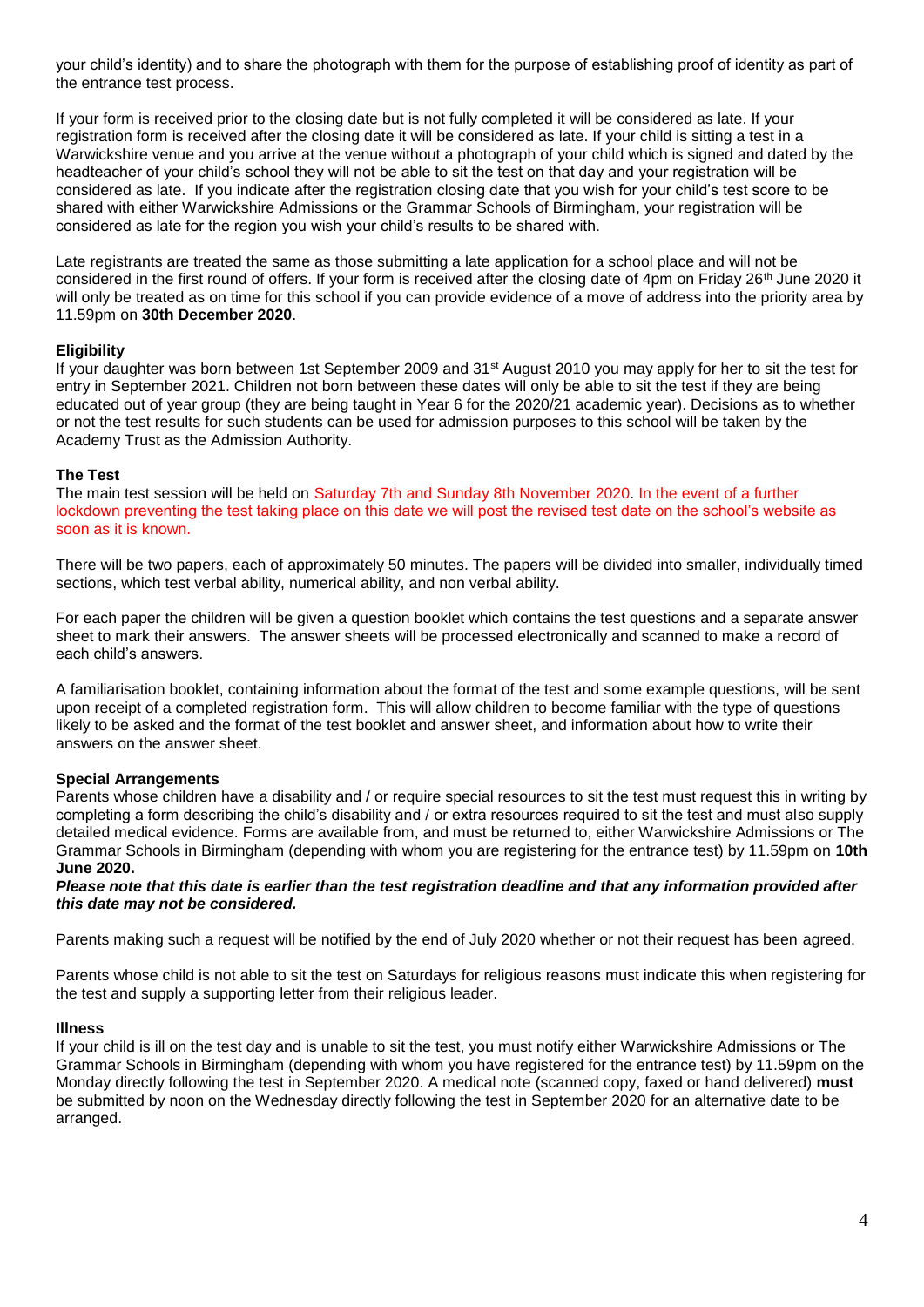# **Additional Test Sessions**

These will be held in late November/early December 2020 and late January/early February 2021, primarily to accommodate families moving into the area. Sessions will also be arranged for parents registering for the test after offer day. The same principles for registration apply (for example Warwickshire residents should register with Warwickshire Admissions and can ask that their child's test result is shared with the Grammar Schools in Birmingham).

# **Results**

Data from all students sitting the test will be used to produce standardised scores.

Weightings will be applied to the scores achieved in Verbal Reasoning, Non-Verbal Reasoning and Numeracy. Warwickshire's grammar schools and the Grammar Schools in Birmingham may choose to use different weightings. This means that if your child receives two results letters that their total scores could be different.

By Monday 12<sup>th</sup> October 2020 you will be notified by post of your child's score in the Entrance Test. Parents who have either registered with Warwickshire Admissions (or have asked that their child's score be shared with Warwickshire Admissions) will receive the following information from Warwickshire Admissions:

1) Your child's total standardised score broken down by performance in Verbal Reasoning, Numeracy, and Non-Verbal Reasoning.

2) A provisional ranking of where the score places the child out of all children who have sat the test, and within each relevant area (east, south or both).

3) The automatic qualifying scores and waiting list scores for each Warwickshire Grammar school for previous years where the same weightings have been applied for the three sections. These can be used for comparison purposes but there can be no guarantee that any child, including those scoring above the required score for previous years, will be offered a grammar school place.

Parents who have either registered with the Grammar Schools of Birmingham (or have asked that their child's score be shared with the Grammar Schools of Birmingham) will receive an additional letter showing their child's test score and the minimum score required for entry in the previous three years, together with the qualifying score for those schools who have set such a score.

# **Applications for a school place**

Once parents have received their child's test result they must apply for a school place via their home local authority (this is the local authority to whom you pay your Council Tax). Warwickshire residents can name up to six schools (preferences) on their application form. All local authorities operate an equal preference system and your child will be offered a place at the highest preference possible. What this means is that if you list a grammar school as your first preference but your child does not do well in the entrance test, it will not affect the likelihood of your child being offered a place at any other school you have listed.

## **Providing information to Parents**

During the summer term of 2020 parents of all the children in Year 5 in primary schools in Warwickshire will be issued with a leaflet about the process of selection as will the parents of children attending independent schools if the schools request it. Parents with children not attending these schools can contact the Admissions Service to request that information. Parents will be asked to register if they want their child to be tested.

# **Committee of Reference**

## **The Role of the Committee of Reference**

The Eastern Area Committee of Reference sets the Automatic Qualifying Score taking account of the applications for the individual schools and the number of places available. The Committee of Reference is a panel of Headteachers and teachers appointed according to terms of reference which are available from Warwickshire Admissions. The Heads of the selective schools in East Warwickshire or their representatives will be members of the Committee. The Committee also reviews the arrangements for any children with disabilities or Special Educational Needs.

## **Setting the Automatic Qualifying Score**

The Committee of Reference has an overriding discretion to set the Automatic Qualifying Score and the minimum score for the waiting list as it considers appropriate to ensure that those offered places, and those on the waiting list, have the level of ability required to cope with the academic environment of the school.

The Committee will consider the descending score order and the number of children applying for each school (living within the priority areas and who registered before the closing date) and set the Automatic Qualifying Score using the score obtained by the fiftieth candidate (in score order) in Category 3 as a benchmark. The Automatic Qualifying Score will be set at a level which allows fewer than 50 applicants to be given priority under Category 4.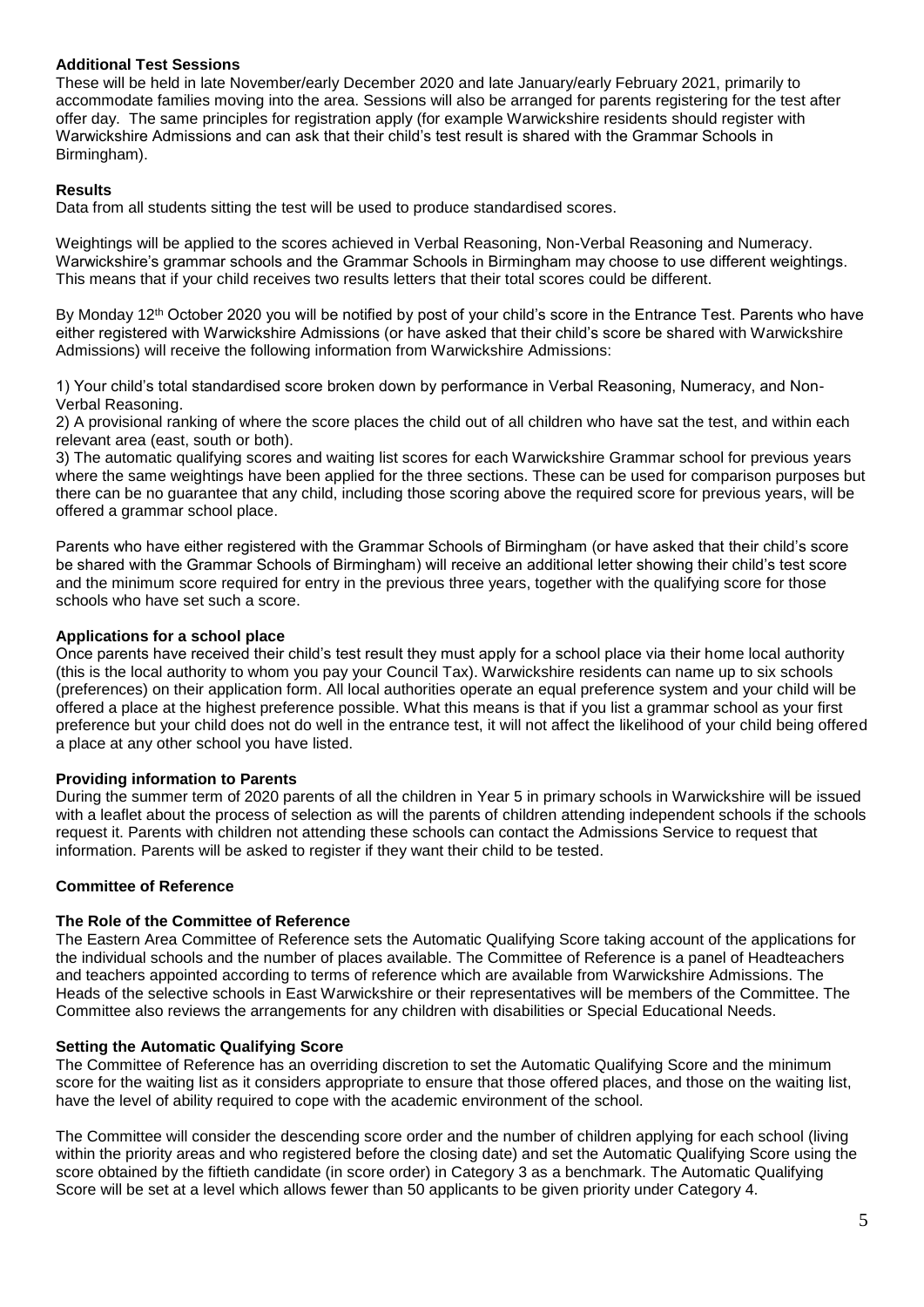The Committee of Reference will also consider the scores of students just below the automatic qualifying score and determine for each school the minimum score for the waiting list for that year.

### **For entry to Year 7 in September 2021**

Admission at an automatic level will be determined by comparing the children's performances in two tests commissioned by Warwickshire Local Authority from the University of Durham CEM Unit.

#### **Allocation of Places**

The available places will be offered in accordance with the oversubscription criteria.

#### **Waiting lists**

After the initial round of offers, made on Monday 1st March 2021, further places may become available – if, for example, parents/carers take up places for their child at another school. These places will be offered from the waiting list, up to the Published Admission Number (PAN) of the School. The waiting list order will follow the same criteria as outlined in Categories 1 – 6 above, but will also include any applicant who registered late for the 11+ test, or who submitted a late secondary school application.

Any child who is made an offer for a school which was listed lower on their secondary school application than Rugby High School will automatically be added to the waiting list, provided that the child achieved the minimum waiting list score or above for this school, for this particular year of entry, in the 11+ test.

Once a child reaches the age of 12, the CEM Centre 11+ test can no longer be administered due to the calculations used during standardisation. If a child turns 12 prior to the waiting list being dissolved in December 2021 then the situation could therefore arise where children tested in this way have to be compared with children on the waiting list who were tested using the CEM Centre 11+. Children seeking a place in Year 7 between September 2021 and 31<sup>st</sup> December 2021 who are under the age of 12 will be required to take the CEM tests and their score in these tests will be used to determine their position within the relevant oversubscription criterion on the waiting list. Children seeking a place in Year 7 between September 2021 and 31<sup>st</sup> December 2021 who are over the age of 12 will be required to take tests in English, Mathematics and Science arranged by the school. Their results in these tests will be compared to the results of the Year 7 cohort. If their result in each of the three tests is equal to or better than that of the lowest performing student in the cohort, they will be deemed to be of the same standard as the cohort and eligible for a place. Their mark in all three tests will be averaged and then matched against the average marks of children within the cohort to place them in the relevant quartile of the year group and allow (by looking at those children's CEM test scores) a hypothetical CEM mark to be awarded. Thus enabling all students (including those who are too old to sit CEM tests) to be ranked within the relevant oversubscription criteria on the waiting list.

In accordance with the Admissions Code (2014), waiting lists will be held for one term until 31<sup>st</sup> December 2021. Waiting lists will only be held for entry into Years 7 and 12.

Provided that the school has been named (and a higher preference has not been offered already) offers after the first round will be made to children on the waiting list.

#### **Offers made on National Offer Day 1st March 2021**

Offers are made by the child's home authority as per the co-ordinated secondary school scheme with neighbouring authorities. Subject to the arrangements of the home authority, parents will be expected to accept the offer within 2 weeks of the offer being made. A further letter reminding parents will be sent before the child is withdrawn from the offer lists.

On the offer date letters will be sent to parents indicating the children's scores. Offers will be sent by email to Warwickshire parents who applied online and requested that their offer be emailed.

## **In Year Fair Access Protocol (IYFAP)**

Warwickshire Local Authority has developed a FAP with Headteachers. Rugby High School has adopted the protocol and its provisions are recognised by the School as the admissions authority and incorporated into these admission arrangements. Further information on the FAP can be found at: [www.warwickshire.gov.uk/admissions.](http://www.warwickshire.gov.uk/admissions)

#### **Late Entry**

Applications for all year groups other than Years 12 and 13 will be made through the local authority. Vacancies will be offered to applicants who are deemed suitable for entry subject to a place being available. After 1 September 2021, applications for all year groups other than Years 12 and 13 will be made through the relevant Local Authority using Change of School application forms, which can be found on the Warwickshire County Council website https://www.warwickshire.gov.uk/moving-schools-within-school-year.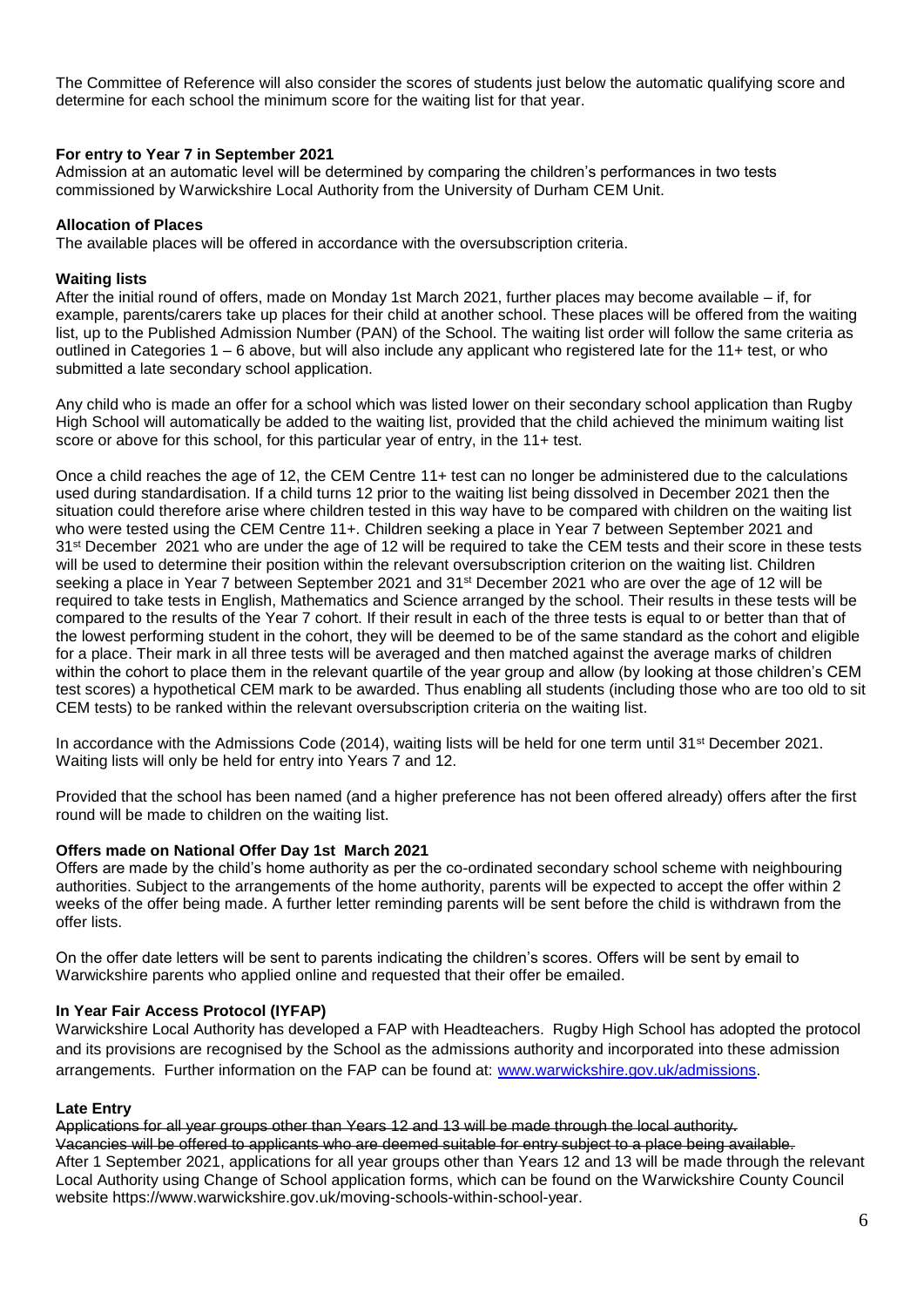The details of the Warwickshire In-Year Co-ordination Scheme are available at [www.warwickshire.gov.uk/school](http://www.warwickshire.gov.uk/school-admissions-appeals/admissions-arrangements-schools)[admissions-appeals/admissions-arrangements-schools.](http://www.warwickshire.gov.uk/school-admissions-appeals/admissions-arrangements-schools)

Parents/Carers will be notified of the outcome of their application within fifteen school days. Where a child has not previously been tested for admission parents/carers will be notified of the test date within fifteen school days.

# **Years 7 to 11**

Children moving into East Warwickshire (or those already resident who have not previously been tested) who are applying for a place and who are tested after 31st August 2021 will be required to take tests in English, Mathematics and Science arranged by the school.

The only exception to this is children seeking a place in Year 7 between September 2021 and 31st December 2021 who are under the age of 12 who will sit the CEM tests. Their results in these tests will be compared to the results obtained by the students already at the school in their cohort. If their result in each of the three tests is equal to or better than that of the lowest performing student in the cohort, they will be deemed to be of the same standard as the cohort and eligible for a place. Their mark in all three tests will be averaged and then matched against the average mark of children within the cohort to place them in the relevant quartile of the year group and allow (by looking at those children's CEM test scores) a hypothetical CEM mark to be awarded.

In the event of there being a vacancy in the relevant year group and there being multiple applicants, the following oversubscription criteria will be used:

- i. children\* and all previously looked after children\*, children who were looked after but have ceased to be so because they were adopted\* (or became subject to a child arrangements order\* or a special guardianship order\*) who are judged to have met the standard for the cohort.
- ii. children who qualify for Pupil Premium who are judged to have met the standard for the cohort
- iii. children who are judged to have met the standard for the cohort with the highest hypothetical or real CEM score who live in priority area.

In the event of a tied score for a place distance from the school will be used to determine who is offered the place with the place being awarded to the student who lives nearest. In the event that that still does not split the candidates, the place will be randomly allocated by an independent party.

In the event of a vacancy becoming available after an appeal has been initiated but before it has been heard, the place will be awarded using the oversubscription criteria above applied to candidates who were tested for a place in that cohort at any point in the same half term as the appellant regardless of whether they have been refused a place or not.

The governors reserve the right to admit above PAN where a student is exceptionally well qualified and where there is space to accommodate her.

## **Transfer from a non-selective school**

Children who are seeking entry to Years 7-11 who have already been tested and refused entry as non-qualifiers will be tested in English, Maths and Science provided that they are over the age of 12 and they were refused entry more than a year previously. Their results in these tests will be compared to the results obtained by the students already at the school in their cohort. If their result in each of the three tests is equal to or better than that of the lowest performing student in the cohort, they will be deemed to be of the same standard as the cohort and eligible for a place. Their mark in all three tests will be averaged and then matched against the average mark of children within the cohort to place them in the relevant quartile of the year group and allow (by looking at those children's CEM test scores) a hypothetical CEM mark to be awarded.

No waiting list is kept for year groups other than the incoming Year 7 and Year 12.

Any place offered must be taken up within six school weeks of the offer having been made. In the event of this not happening, the offer will be withdrawn.

## **Appeals**

The parents of all children refused places will be notified that they have a right of appeal through an independent appeal panel. For children not qualifying for places the appeal will take account of the compatibility of the child's position in the process. If there are insufficient applicants reaching the appropriate level, the school does not have to fill all the places. Therefore, the case for prejudice to the efficient education or the efficient use of resources will only be considered once the school is full in the appropriate year group.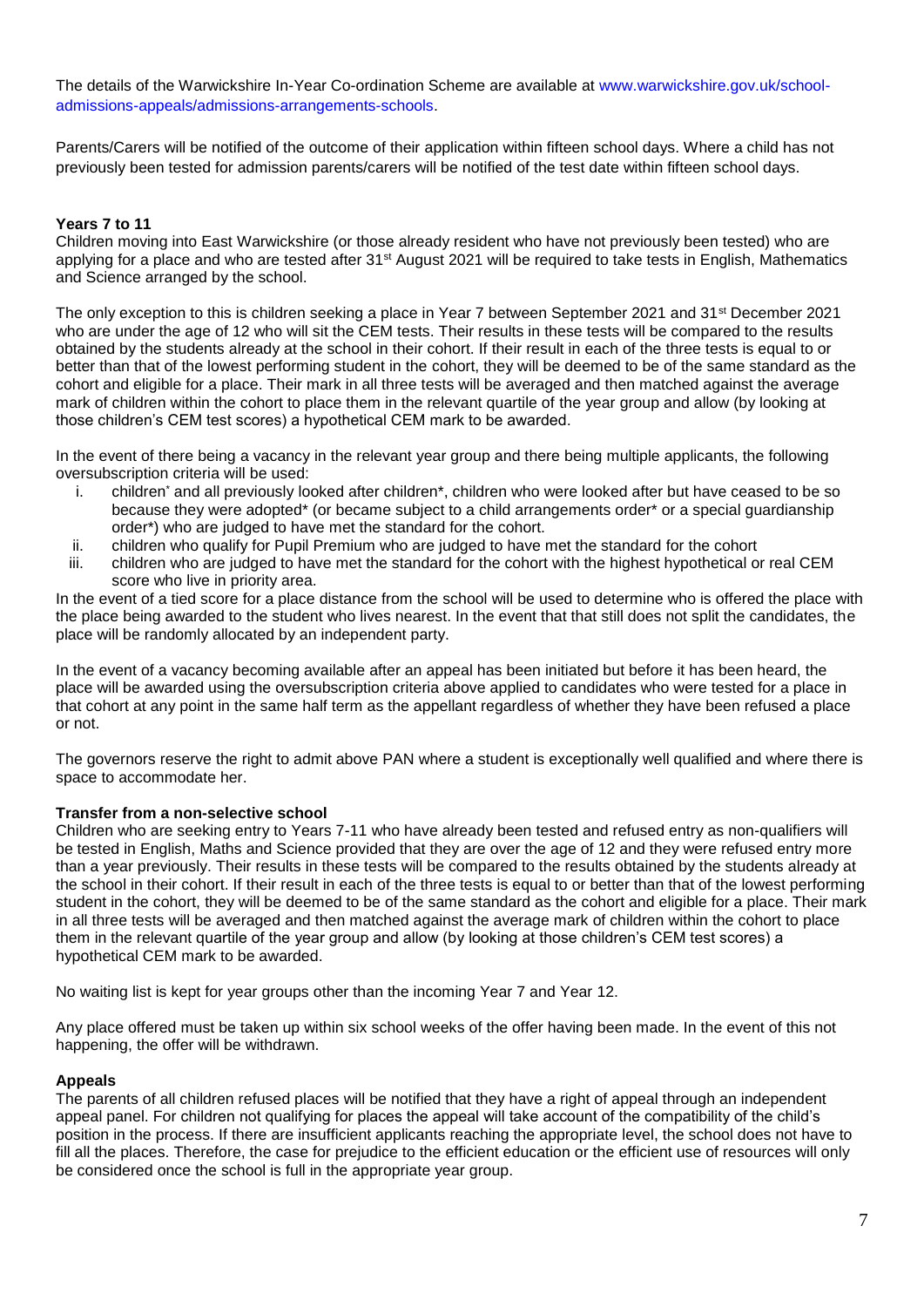### **Admission arrangements for Year 12**

### **Rugby High School has a co-educational sixth form and therefore welcomes applications from both male and female applicants.**

Entry into Year 12 is on the basis of academic ability demonstrated by achievement at GCSE. Confirmed places in Year 12 can therefore only be allocated following GCSE results day in August. The entry requirement for the Sixth Form is normally a minimum of 6 grade 6s (grade Bs) in full course GCSEs taken from the list of subjects published in the Sixth Form Prospectus. In addition, there are specific GCSE requirements for individual subjects detailed in the Sixth Form Prospectus.

All applicants for the Sixth Form are required to complete an application form. The closing date for receipt of applications for a place is 11.59pm on Friday 18th December 2020. Application forms received after this date will be treated as late and applicants will be placed on a waiting list. Places will only be offered to waiting list candidates after the applications of all applicants who applied on time have been considered.

On receipt of a completed application, a guidance discussion will be arranged (normally in the Spring Term preceding entry). The discussion is intended to ensure that all students make informed choices. Provisional offers of places are made subject to the entry requirements being met, and to there being places in the subjects of the student's choice.

## **Oversubscription Criteria**

In the event of oversubscription candidates' performance in their best 8 GCSE examinations and, where relevant, in the subjects that they wish to study at A level will be used to determine confirmed offers with priority being given to:

Students with an Education, Health and Care Plan (a statement of special educational need) naming the school who meet the required standard for entry a minimum of 6 grade 6s (grade Bs) in full course GCSEs taken from the list of subjects published in the Sixth Form Prospectus must be admitted and this could therefore reduce the number of places available. There is no guarantee of a place being available, but places up to the planned admission number will be allocated in the following order:

I. Priority will be given to all looked after children\* and all previously looked after children\*, children who were looked after but have ceased to be so because they were adopted (or became subject to a child arrangements order\* or a special guardianship order\*) who achieve the required standard for entry or above.

II. Up to 20 children attracting the Pupil Premium via Free School Meals Pupil Premium who meet the general entry and subject specific criteria for Sixth Form.

III Other children requesting a place at the school

Where there is a need to split any category places will then be offered in accordance with distance between the child's home and school (shortest distance = highest priority). Distance will be calculated by straight line measurement from the address point location coordinate of the applicant's home address (as set by the Ordnance Survey) to the centre point ('centroid') of the school. All distances are subject to changes which may occur with updates of mapping data. This applies equally to those living inside and outside the county's boundary.

In the event of two or more children having the same oversubscription priority, the same GCSE score and living the same distance from the school, the place will be allocated by using a computerised random number generator. This process will be carried out by Warwickshire Admissions on behalf of the School, in the presence of a witness from Legal Services who is independent of the school and the admissions process.

#### **Appendix**

#### **Residency Requirements for Entry Into Year 7**

The child's home address is where they are living on the date an application for a school place is made. Where the home address changes after the start of the autumn term of Year 7, consideration will be given as to the reason why. Where it is considered that the reason for the change of address constitutes the application being fraudulent or intentionally misleading, the place may be withdrawn

Where parental responsibilities are equally shared, the home address will be considered to be the place where the child normally sleeps from Monday to Friday during term time. Proof of such arrangements may be requested.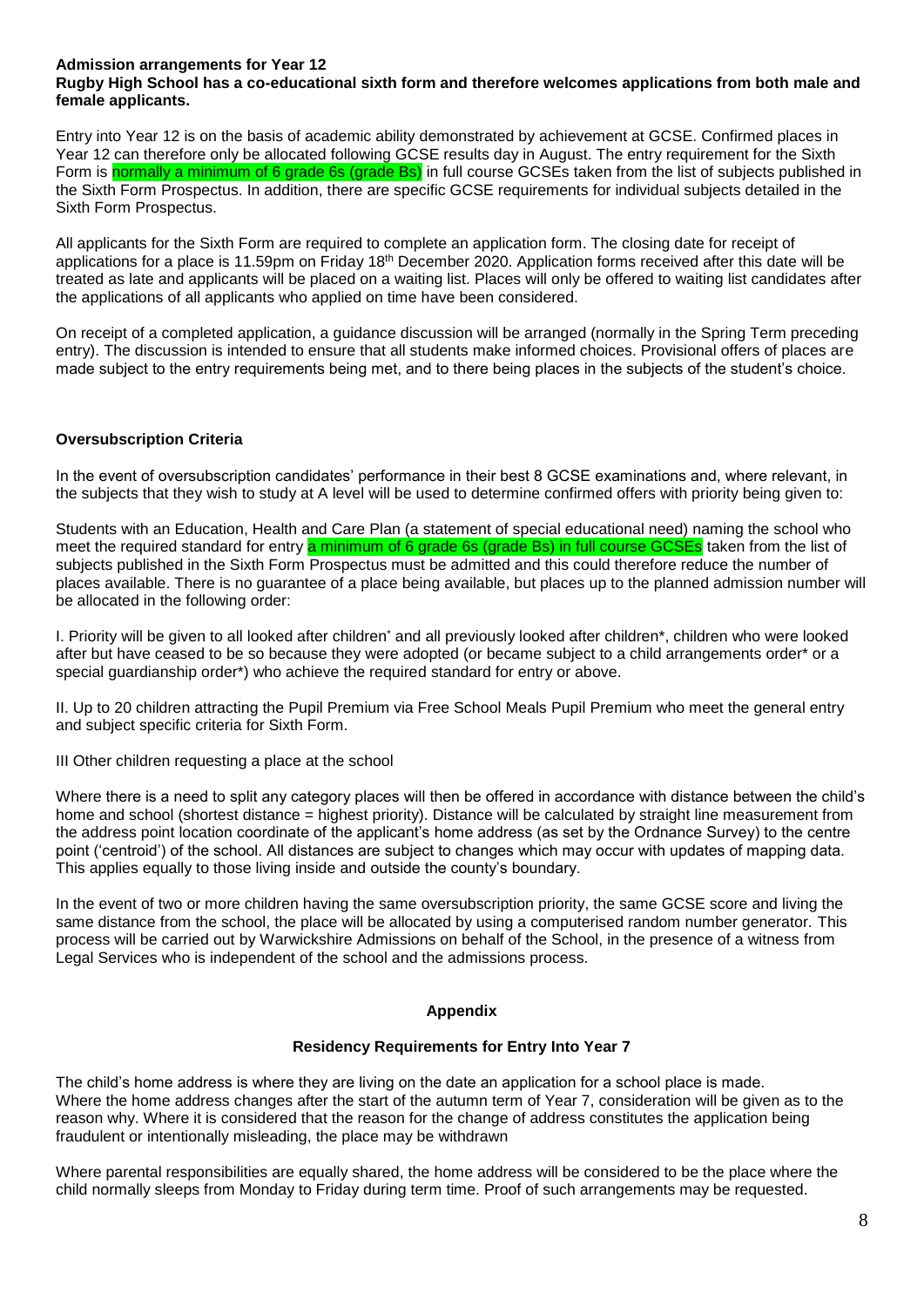The home address will be used to apply the School's oversubscription criteria such as distance from home to school.

# .**Evidence required**

Warwickshire Admissions Service will request on behalf of the school evidence in support of the application. The service will write out at the beginning of December to all parents who have listed the school as a preference, requesting copies of two documents to confirm the home address. Parents will have fifteen working days to provide proof of the home address. The application will be considered as late if appropriate proof is not provided within fifteen working days. The evidence required is as follows:

- Council Tax letter or statement for the current financial year this must be supplied if you are the council taxpayer; **or**
- Current Housing Benefit letter; **or**
- Utility bill, bank statement, **or** car insurance documents dated within the last six months.

# **Plus one of the following:**

- Child Benefit letter for the current financial year;
- Child's National Health registration card;
- Child Tax Credit Award Notice for the current financial year.

Please note that these documents will be retained and not returned. The local authority will match each address with the one they have on their database.

The local authority reserves the right to carry out random checks at any time and this may include an unannounced home visit.

## **Moving to a new address**

If the home address changes between applying for a school place and 11.59pm on 30<sup>th</sup> December 2020, the Local Authority must be provided with proof of the new address as detailed above. The child must be living at the new address by 11.59pm on 30th December 2020.

Applicants will also need to produce evidence that the previous home is no longer used by the family – for example proof that the property has been sold or that a rental agreement has ended. This is to show that the new address is not a temporary arrangement purely to secure a school place.

If the home address changes after 30<sup>th</sup> December 2020 the new address can only be taken into account after National Offer Day on 1st March 2021.

The school will also check the child's home address at the time of admission. If it is different from the application address then further checks will be carried out. This will include consideration as to whether or not the address used to make an application was temporary and purely to secure a school place.

If a school place is offered based on fraudulent or intentionally misleading information, the offer may be withdrawn, even if the child has started at the school.

Those who submit fraudulent or deliberately misleading applications may also be subject to legal proceedings.

If we find out that the home address is not in Warwickshire we will withdraw the application altogether and the family will then have to apply to their own local authority.

#### **Glossary**

## **Adopted**

This includes children who were adopted under the Adoption Act 1976 (see section 12 adoption orders) and children who were adopted under the Adoption and Children's Act 2002 (see section 46 orders).

## **Automatic Qualifying Score**

This is the mark at which or above which a child will automatically qualify for entry to the school provided that there are sufficient places available once the oversubscription criteria have been applied. Achieving the automatic qualifying score does not guarantee a child a place at the school.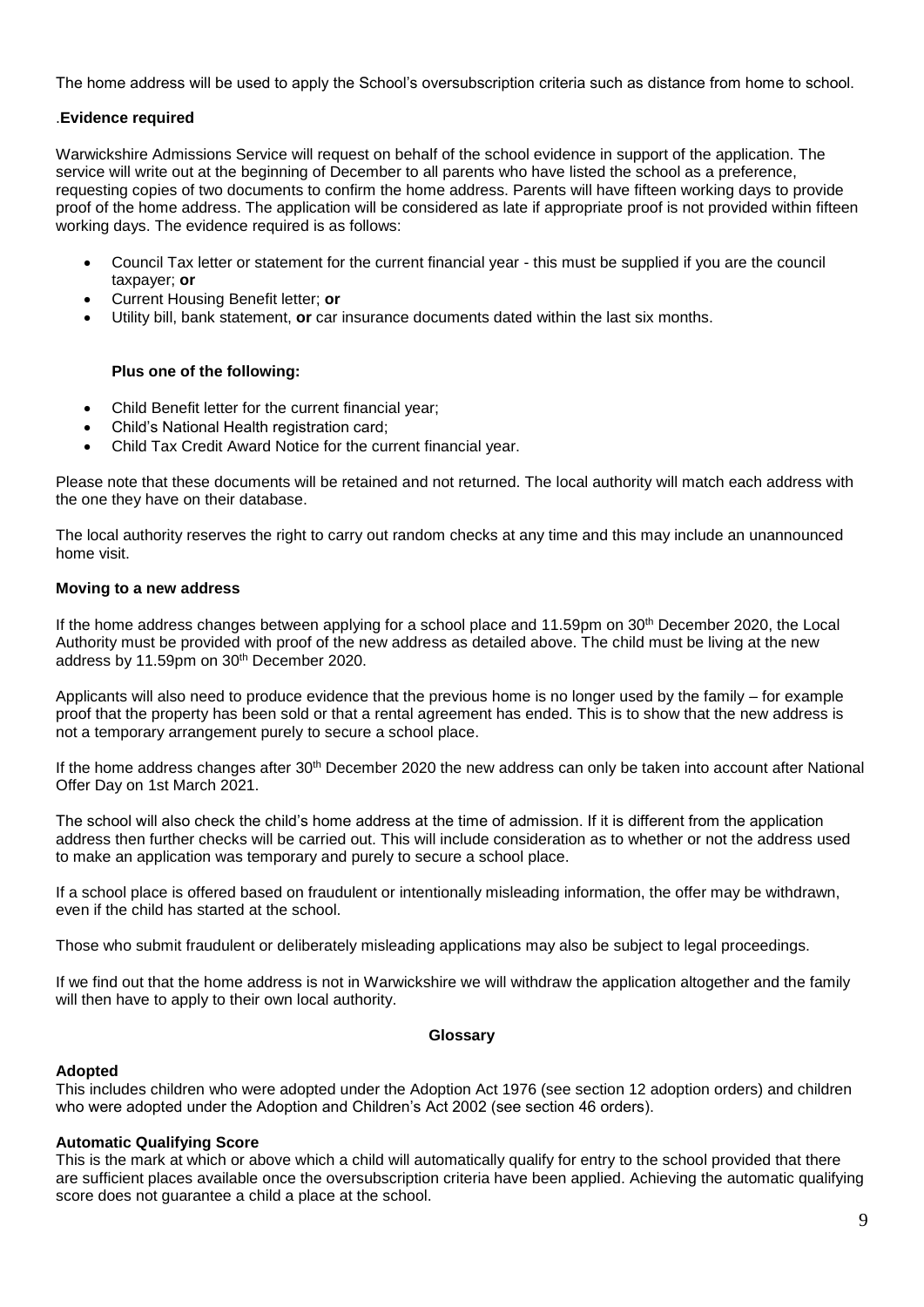### **Child Arrangements Order**

Child arrangements orders are defined in s8 of the Children Act 1989, as amended by s12 of the Children and Families Act 2014. Child arrangements orders replace residence orders and any residence order in force prior to 22 April 2014 is deemed to be a child arrangements order.

### **Committee of Reference**

A panel of headteachers and teachers appointed according to the terms of reference for East Warwickshire. The Heads of the area's selective schools or their representatives are members of the committee.

#### **Eastern Area of Warwickshire**

The Eastern Area of Warwickshire is Rugby plus the parishes of: Dunchurch, Cawston, Thurlaston, Leamington Hastings, Birdingbury, Grandborough, Wolfhamcote, Willoughby, Binley Woods, Brinklow, Brandon and Bretford, Ryton-on- Dunsmore, Bubbenhall, Wolston, Church Lawford, Long Lawford, Stretton-on-Dunsmore, Princethorpe, Frankton, Marton, Bourton and Draycote, Churchover, Clifton-on-Dunsmore, Combe Fields, Cosford, Easenhall, Harborough Magna, Kings Newnham, Little Lawford, Monks Kirby, Newton and Biggin, Pailton, Stretton-under-Fosse, Wibtoft, Willey, Withybrook.

## **Looked After Children**

A 'looked after child' is a child who is (a) in the care of the local authority, or (b) being provided with accommodation by a local authority in the exercise of their social services functions (see the definition in Section 22(1) of the Children Act 1989) at the time of making the application to a school.

### **Oversubscription Criteria**

### **Priority Circle**

The priority circle is a circle with a 10.004 mile radius centred on Rugby Water Tower. It includes the whole of the Eastern Area of Warwickshire. A child living in Eastern Warwickshire may therefore be allocated a place using over subscription criteria III(i) or III(ii).

### **Pupil Premium**

Pupil Premium is a payment made to schools to enable them to give additional help and support to students from deprived backgrounds to help close the attainment gap between them and their peers. For the purposes of this policy pupil premium students are defined as those who have been registered for free school meals at any point in the 6 years prior to the closing date for test registration (26<sup>th</sup> June 2020) by reason of their parents' income and not as a result of universal entitlement. The school will require evidence of Pupil Premium registration and reserves the right to withdraw the offer of a place if the offer has been made on the basis of an incorrect, fraudulent or misleading application.

#### **Standardised Score**

A child's standardised score is her score once adjustments have been made to eliminate the advantage that some children have by virtue of their age.

#### **Weighting**

This is the value ascribed to a particular section of the paper relative to other sections. Weightings are used to eliminate gender bias.